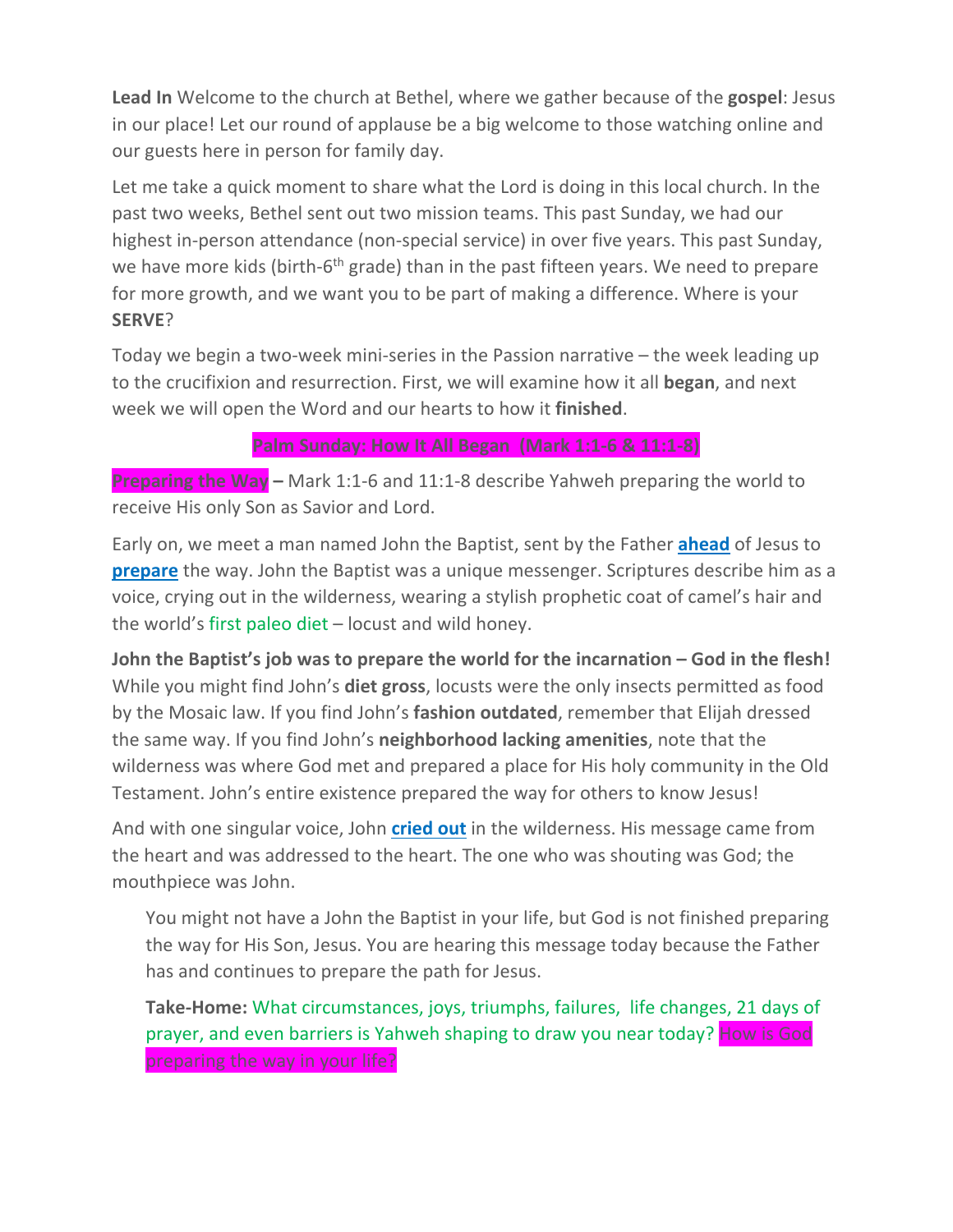In the triumphal approach narrative (Mark 11), we again find our Heavenly Father preparing the world to receive His Son, Jesus. But, this time, the way is not in the wilderness but a road to Jerusalem. Jesus' disciples, at the Messiah's personal request, receive a colt for transportation. **Nowhere else in the Gospels will you find Jesus riding**, but He does here. You see, an unridden colt was a sacred animal that made it appropriate for a king, and no one else could ride a king's horse.

In response, the crowd began to remove their outer garments and set them upon the horse and along the road. These actions were abundantly extravagant and the ancient version of rolling out the red carpet. Nevertheless, the crowd knew that Jesus was unlike any other person they had ever met, and they wanted to prepare the way.

**Take-Home:** How are you preparing your heart and life for the Messiah? How are you preparing others to hear the Gospel?

The Lord doesn't only have a way to prepare; He has a message to proclaim to the world! You have already read what John and the crowd **did** in response to the Messiah; now, hear what they **said**.

#### **Read Mark 1:7-8 and 11:9-10**

**Proclaiming the Worth –** John the Baptist prepared the way for the incarnation calling the entire Judean countryside to **repentance**. What did John require of the people? Repentance is more than being sorry. Biblical repentance is a change of mind and action upon realizing that you have sinned and that sin is wrong. William Gurnall described repentance in this way, "To forsake sin is to leave it without any thought reserved of returning to it again."

**Take-Home:** You proclaim the worth of Jesus when you genuinely repent of your sin and say, "Jesus, I will leave it all behind for you!" Do you find yourself going back to sin? Have you truly repented with no thoughts of going back? Does your sin grieve you? Repentance is the tear of love dropping from the eye of faith when it fixes on Christ crucified.

John continued his message with more specificity. **Mark 1:7** "**One** who is more powerful than I am is coming after me. I am not **worthy** to stoop down and untie the strap of his sandals. Notice that John didn't say a person but **the One**. To undo the sandals was the menial task of a servant of a Gentile servants and Jewish servants were not required to stoop down in such a manner. Later, John would say (John 3:30), He must increase, but I must decrease.

**Take-Home:** You proclaim the worth of Jesus when you refuse to take glory for yourself. May our lives constantly fade away in the distance compared to the allsurpassing value of seeing and knowing Jesus!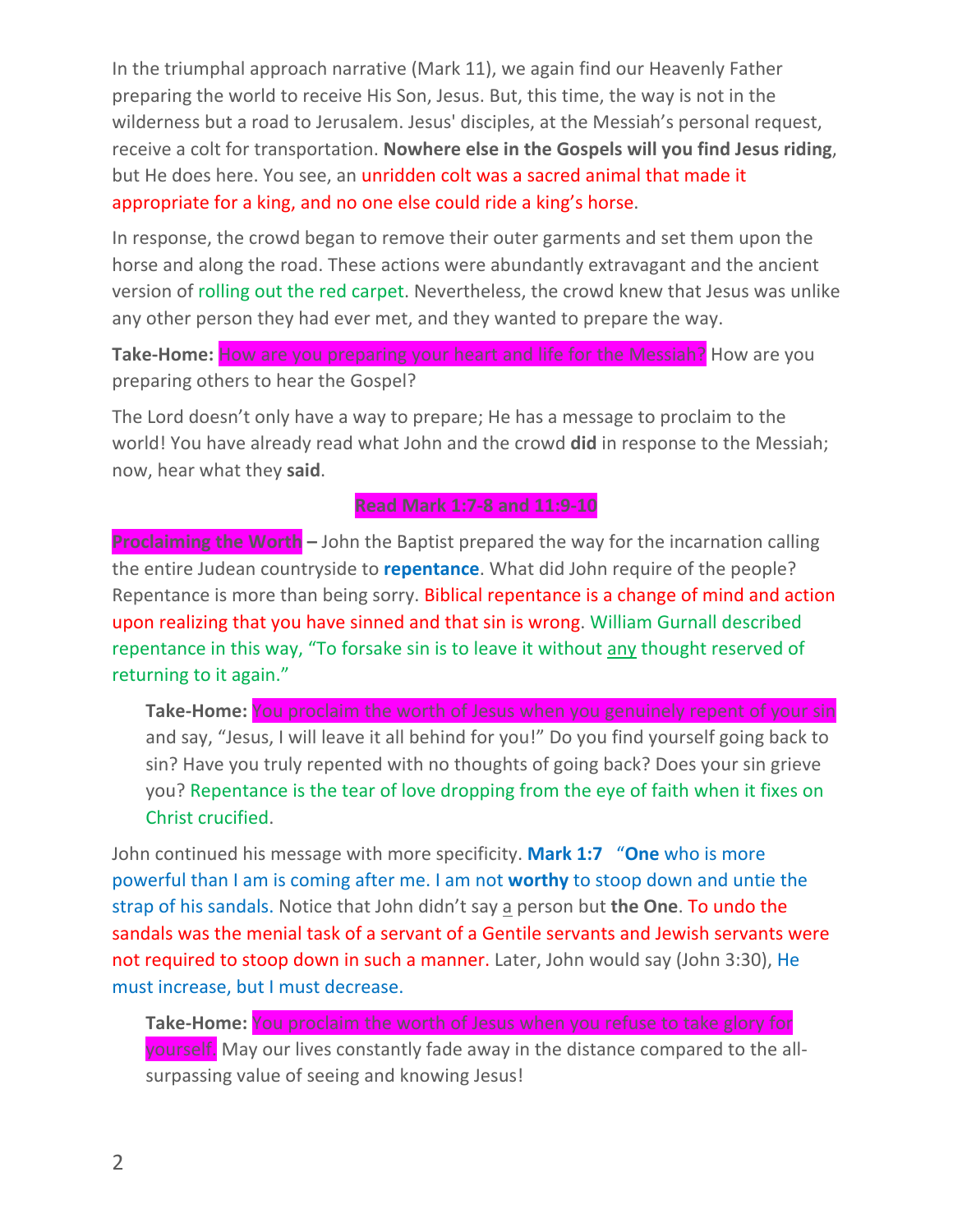**Now hear the voice of the crowd at the triumphal approach.** Jesus, riding on the back of a young horse never ridden before, is preceded by a multitude of his followers who run ahead shouting: *Hosanna!* Blessed is he who comes in the name of the Lord! Blessed is the coming kingdom of our father, David! *Hosanna* in the highest heaven!

Clearly, this is no ordinary day, no ordinary crowd, and no common entry. The congregation began to sing and chant from Psalm 118, a Hallel Psalm recited on joyous occasions like Passover, Shavuot (Weeks), and Sukkot (Booths). By joyously trumpeting Psalm 118, the people proclaimed that the God who saved in Exodus was the same God who saves today.

**Take-Home:** When was the last time you joyously proclaimed that life, death, and resurrection are found in Jesus Christ? Are you a Hosanna person?

Hearing the **content** the content of the crowd, we now turn out attention to the **tone** of their voices. Mark describes it this way, they **shouted**! We are never told why they shouted. Exuberance? So God in heaven could hear? To rouse the people of Jerusalem?

In Mark, we have only ten references to shouting: four from demons, one from a father crying, "I do believe, help my unbelief and once by the triumphal crowed. Only two times in Mark do we find a person or group shouting twice.

A blind beggar man shouted, "Jesus, Son of David, have mercy on me!" This shout is the voice of a man who needed help. This cry was the guttural declaration of a man who required mercy!

**How does Jesus respond to shouts of mercy?** Mark 10:52 Jesus said to him, "Go, your faith has saved you." Did you know the Father always respond with kindness to every authentic prayer for mercy?

There is one more group that shouted twice in Mark. At the same festival of the triumphal approach, a man named Pilate asked the crowd, "what do you want me to do with King of the Jews?" Twice the multitude shouted, crucify Him, crucify Him! In contrast to the blind man, this cry was the guttural declaration of a crowd who wanted no mercy!

**Take-Home:** If you had to shout today, would your cry be for your need for mercy, or could you care less? **All of our lives are shouting something.**

**How did it all begin?** With a voice crying out in the wilderness, preparing the way of the Lord. God is still in the preparing business. He prepares your life to know Jesus as your Savior and King.

When you receive Him, you proclaim him. Like John, may our lives constantly fade away in the distance compared to the all-surpassing worth of seeing and knowing Jesus!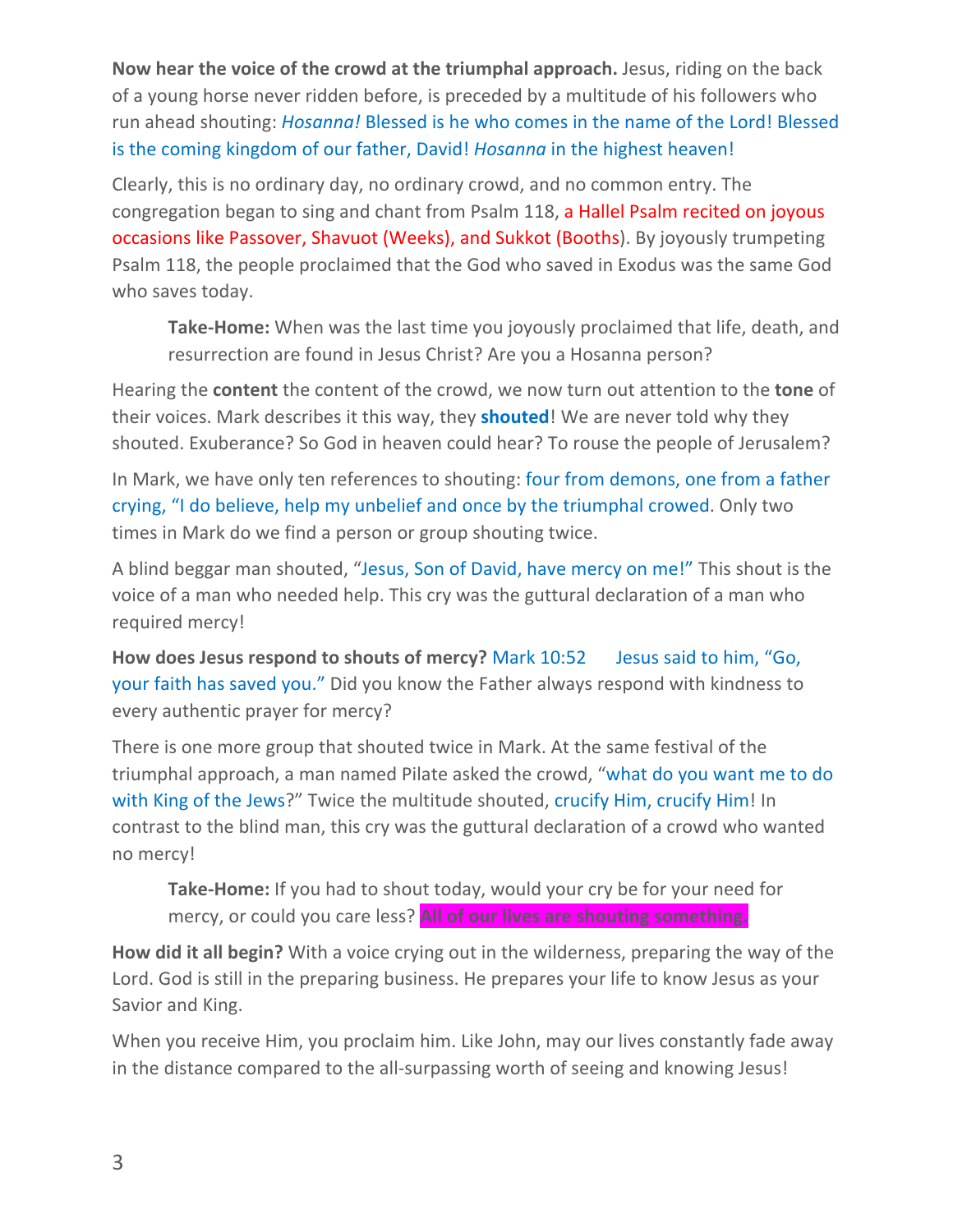## **So What?**

What if I told you that the shouting **crowds didn't have the last word?** A later cry echoes the voice crying out in the wilderness:

**Mark 15:37** Jesus let out a loud **cry** and breathed his last. **<sup>38</sup>** Then, the curtain of the temple was torn in two from top to bottom. **<sup>39</sup>** When the centurion, who was standing opposite him, saw the way he breathed his last, he said, "Truly this man was the Son of God!"

**Prepared hearts lead to lives of proclamation that He is worthy!**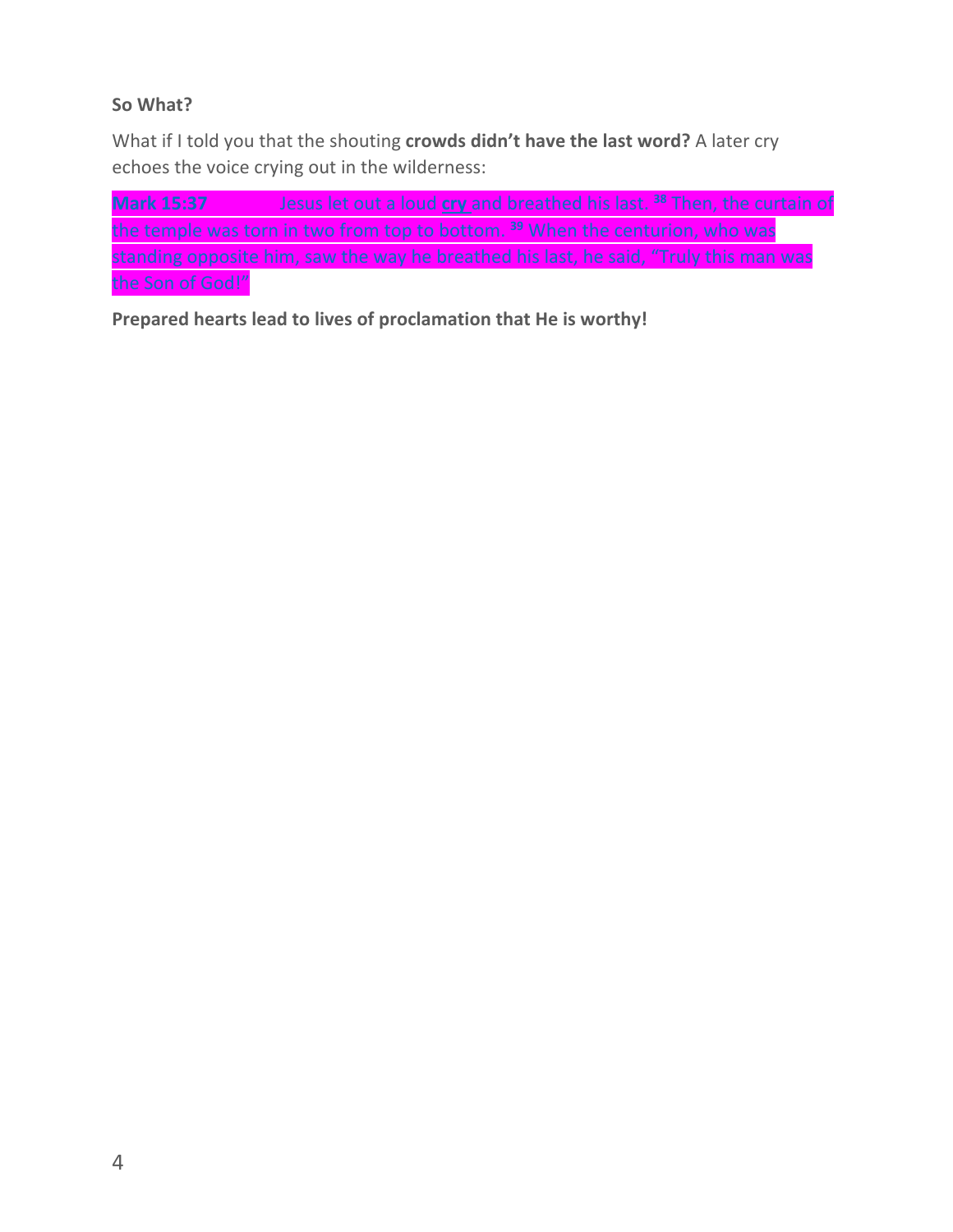### Exegetical Notes

# **Mark 1:1 The beginning of the gospel of Jesus Christ, the Son of God. 2 As it is written in Isaiah the prophet:**

### **Beginning**

It is the beginning, not of Mark's book, but the facts of the gospel. Mark shows from the prophets that the gospel was to begin by the sending forth of a forerunner. Each evangelist has a different starting point. Mark starts with the work of John the Baptist, Matthew with the ancestry and birth of the Messiah, Luke with the birth of the Baptist, and John with the pre-incarnate Word (Wuest).

### **Gospel**

The "gospel" is an important subject in Mark. The word *euangelion* appears seven times (also 1:14–15; 8:35; 10:29; 13:10; and 14:9. Cf. also 16:15) versus only four times in Matthew and none in Luke and John (but Matthew has the cognate verb once and Luke ten times). By his frequent use of the term, Mark emphasized the freshness and even revolutionary character of the message of Jesus. This message offered hope to the neglected and oppressed (NAC).

Of the gospel, *euaggelion* (εὐαγγελιον), "a message of good news." This word was in common use in the first century for good news of any kind. The proclamation of the accession of a new Roman emperor was entitled "good news." The evangelists appropriate the word, take it out of the current secular usage, and speak of the message of salvation as good news (Wuest).

In classical Greek (where it was normally plural, like the English good news), it originally meant the reward given to the bearer of good news and then came to refer to the good news itself (NIGTC, 52).

## **Jesus**

The name "Jesus" is the Greek equivalent of the Hebrew "Joshua" (both words have been anglicized), which means *Yahweh* (or simply *God*) *saves*. As a common name in the first century, it was shared by two or three other persons who are mentioned in the New Testament: Barabbas (Matt 27:16–17, NRSV, NEB), Jesus Justus (Col 4:11), and Joshua (Acts 7:45; Heb 4:8, KJV; see explanation above). Josephus referred to about twenty different persons who had the name. Mark used it eighty times without stressing the theological significance of the name (NAC).

## **Christ**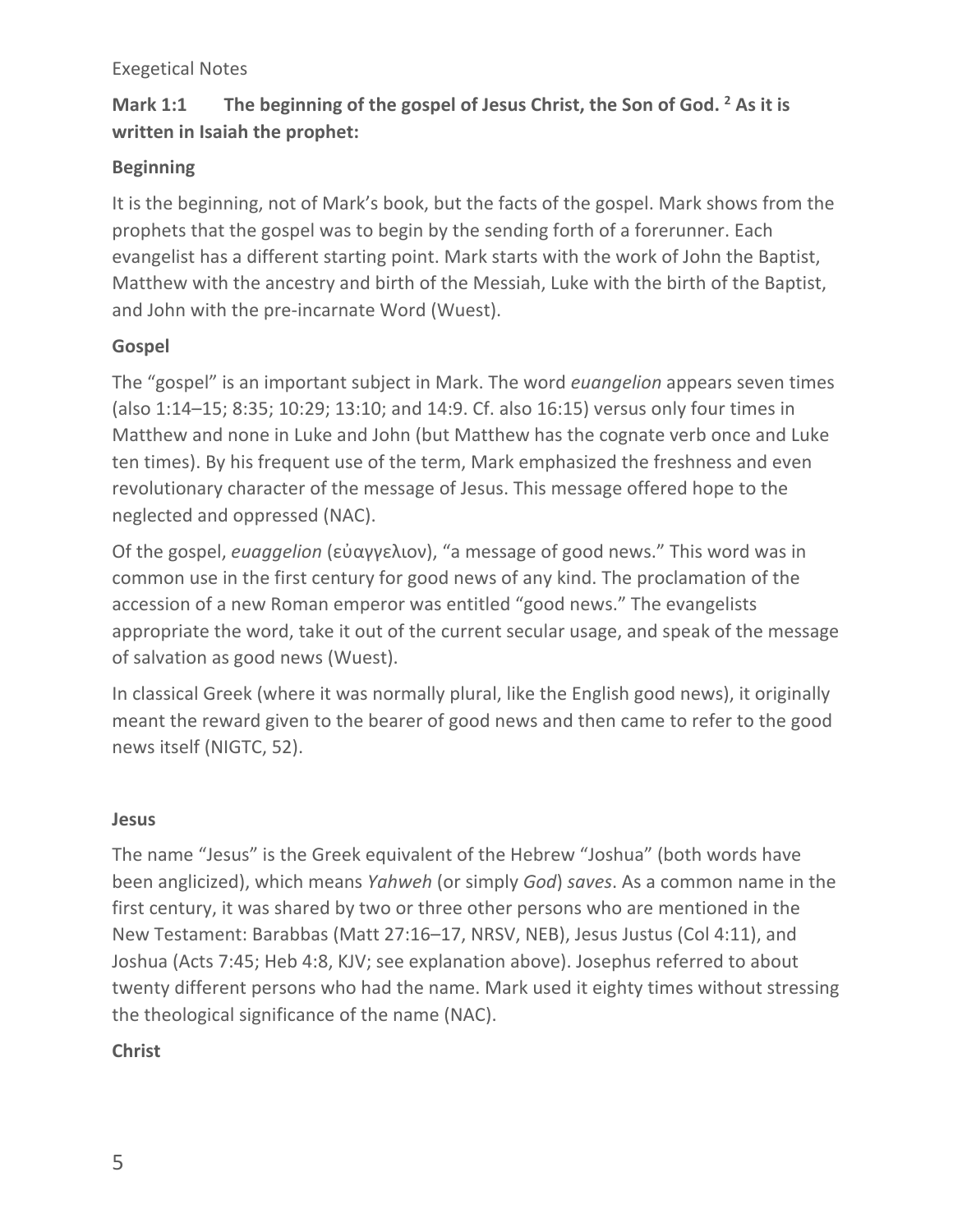The Greek word "Christ" is the equivalent of the Hebrew "Messiah" (again, both are anglicized) and is actually translated as "Messiah" in some passages by the NRSV, NEB, REB, and GNB. Both mean *the anointed one*, i.e., a person commissioned by God for a special task. In the Old Testament, priests (Exod 29:7, 21), prophets (1 Kgs 19:16), and kings (1 Sam 10:1) were anointed for special tasks. Mark did not describe Jesus as a priest, and he said very little explicitly about him as a prophet (cf. 6:4, 15; 8:28); but in 15:2, 9, 12, 18, 26, 32, he described him as the king of the Jews/Israel. In the first century, some Jews looked forward to an anointed king who, they hoped, would restore the kingdom of David and consummate the age. The term "Christ" or "Messiah" was originally a title, but by Mark's day, it was on the way to becoming a proper name (cf. 9:41). The word appears only seven times in Mark (here; 8:29; 9:41; 12:35; 13:21; 14:61; 15:32; also 1:34 as a variant reading), probably reflecting accurately the reluctance of Jesus to employ it or to accept it when used by others because of its nationalistic connotations. The only instance where Jesus used it with reference to himself is 9:41, and there is an oblique way. For Mark and his readers/hearers, Jesus was the one above all others who was anointed by God for the greatest task of all times. Evidently, at his baptism (1:9–11), Jesus was formally anointed for his special mission (NAC).

#### **Son of God**

In Rome, the emperor is called a god, and we are informed that his birth or advent on the human scene already augurs good things for the world. Mark is making a parallel claim about the divinity of Jesus (BW3, 69).

The birthday of the emperor was celebrated throughout the empire and was the occasion of festivals called evangels.

#### **Isaiah**

Isaiah the prophet" (40:3) supplies only that part of the quotation in v. 3. The part in v. 2 is from Mal 3:1, perhaps with an allusion to Exod 23:20 as well (the same word means *angel* and *messenger*). Reinterpreted the Old Testament text in order to apply it to their own situation, in addition to quoting it loosely from memory. Malachi 4:5 probably identifies the "messenger" of Mal 3:1 as Elijah. Mark 9:11–13 almost certainly identifies John as the Elijah-like person who precedes Christ in his suffering. Also, John's preaching of repentance in v. 4 (cf. 1 Kgs 18:37; Mal 4:6) and the description of him in v. 6 (cf. 2 Kgs 1:8) recall Elijah. The significance of the quotation is that both John and Jesus appeared as a result of divine providence. Mark quoted from the Old Testament infrequently, and elsewhere his citations are part of a quotation of one of his characters, usually Jesus (NAC).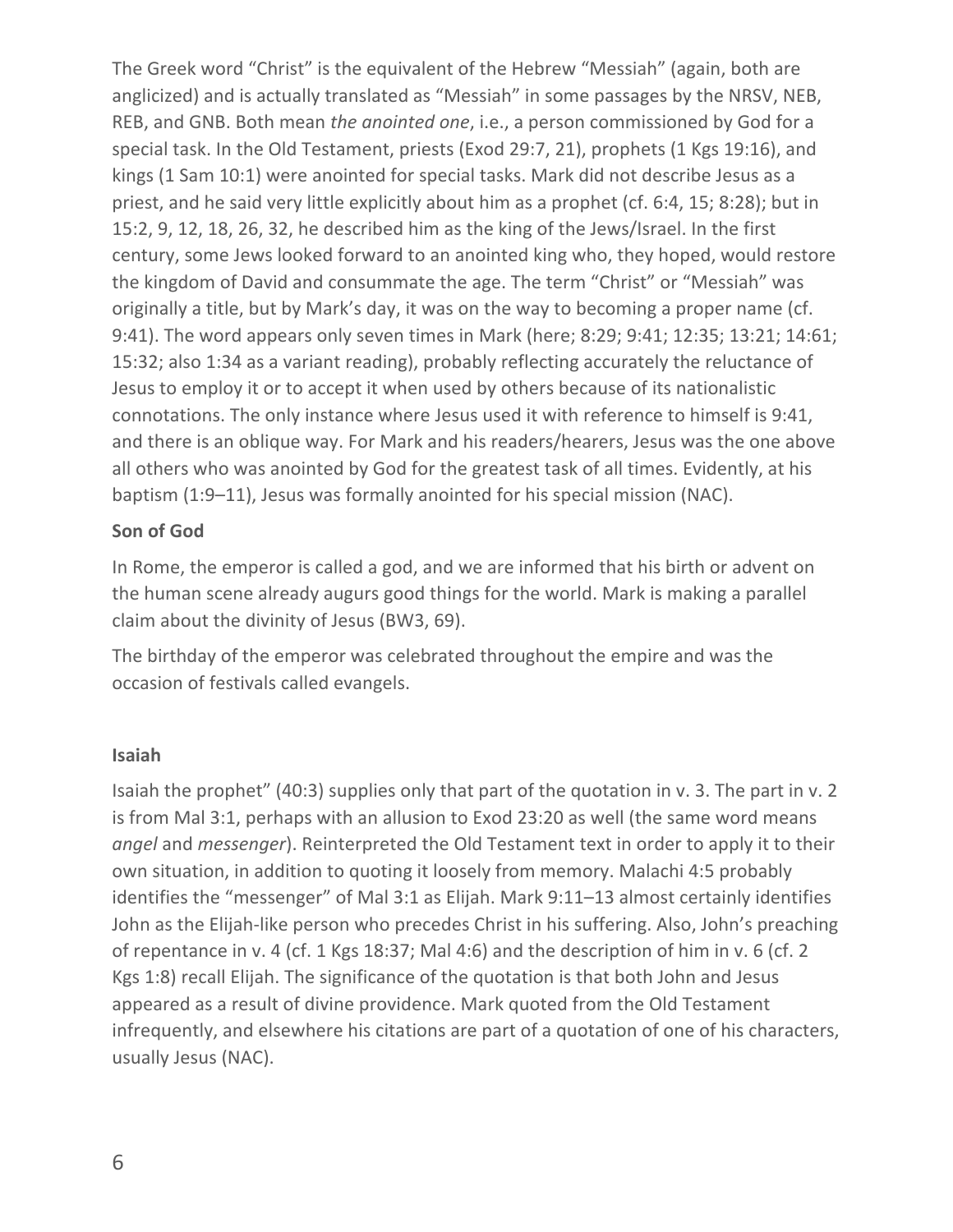**See, I am sending my messenger ahead of you; he will prepare your way.**

**<sup>3</sup> A voice of one crying out in the wilderness:** 

**Prepare the way for the Lord;** 

# **make his paths straight!**

John's message, like that of the prophets, consisted first of a call to repentance. The Greek word translated "repentance" literally means a *change of mind*, but its New Testament meaning has been greatly influenced by that of several Old Testament words so that it refers to returning to God and changing one's whole course of life. The word translated as "forgiveness" means *sending away* or *remission*.

**I send,** *apostellō* (ἀποστελλω), literally, "to send someone off" from one's self; The word is used in an early secular document in the clause, "to proceed with the officers *sent* for this purpose." The sense here is that the officers were commissioned to do something. In Herodotus and the LXX, the noun form of this word is used for an ambassador or an envoy. Thus, the Baptist was an ambassador or envoy representing God and sent on a commission to perform certain duties (Wuest).

**Messenger**, *aggelos* (ἀγγελος); in a 2 b.c. manuscript, envoys, whose names are given; the verb form means "to proclaim." Thus, the word refers to a messenger who is an envoy bearing a message. The Greek word comes into English in the word "angel" and is so given in its proper context in the New Testament (Wuest).

# **Way**

**Way,** *hodos* (ὁδος), "a traveled way, a road." The idea would be clearer if one translated by the word "road."

The emphasis is on making the way straight in the wilderness, not on the voice crying there (BW3, 73).

In Exodus 23:20, the messenger who will lead the people is not a human guide or even Moses, but a divine messenger of Yahweh (PNTC, 27).

# **Crying/Shouting**

**Of one crying,** *boaō* (βοαω), "to cry aloud, to shout, to speak with a high, strong voice." *Kaleō* (Καλεω) in classic usage meant "to cry out" for a purpose, *boaō* (βοαω) "to cry out" as a manifestation of feeling. The preaching of the Baptist was full of emotion, of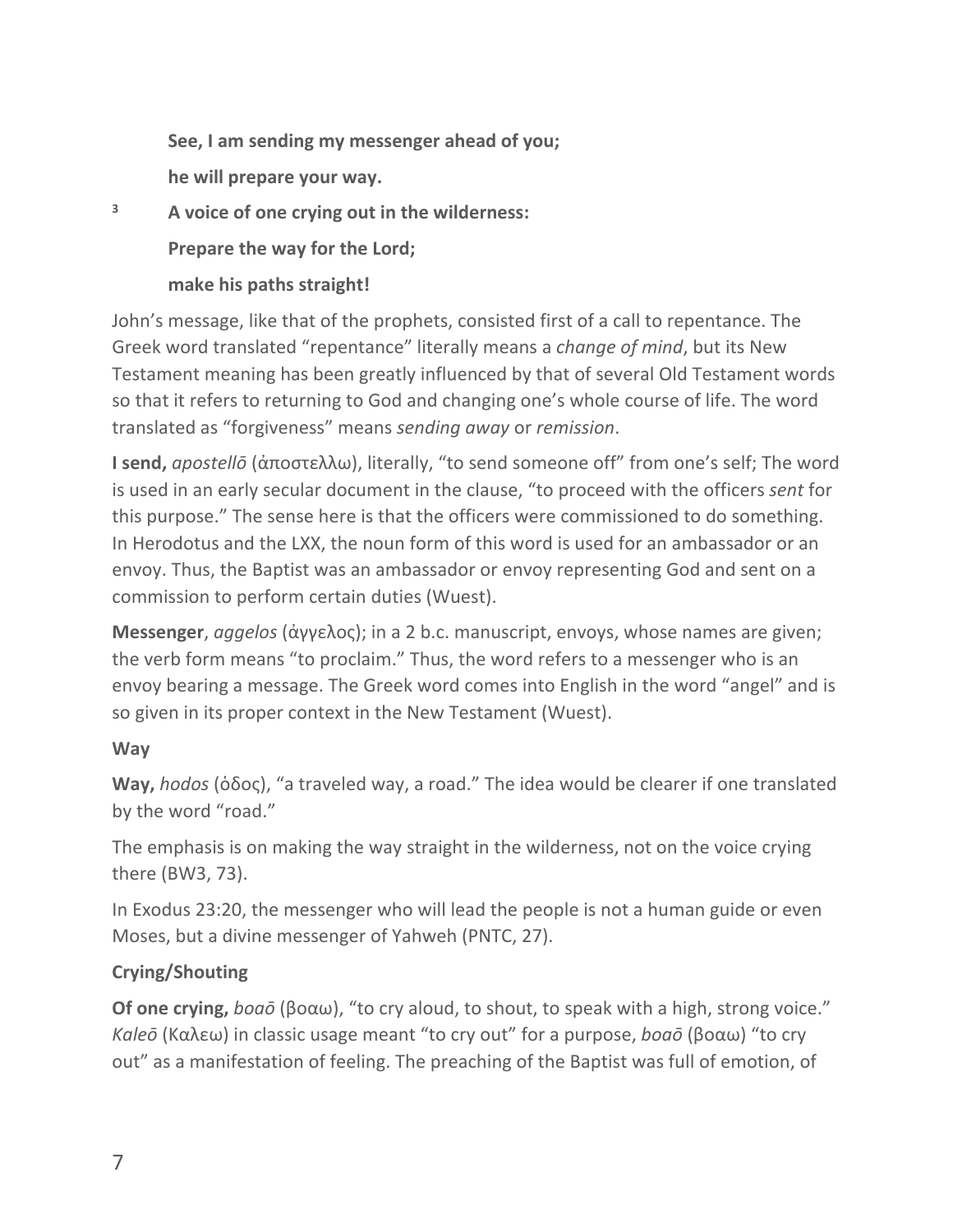feeling. It came from the heart and was addressed to the heart. John said, "I am a voice of One shouting out in the wilderness" (John 1:23). The One shouting out was God. John was His mouthpiece. Back of John's preaching to Israel, and in and through it, was the infinite longing of the God of Israel for His chosen people. The heart of God was in that message, full of pathos and love, and entreaty. **In the wilderness,** *erēmos* (ἐρημος); the word signifies "a solitary, lonely, desolate, uninhabited place." Here it refers to the uncultivated regions fit for pasturage in Judaea (Wuest).

#### **Wilderness**

It has a much more positive significance than merely a withdrawal from ordinary life. It is Isaiah's prophecy of the voice that provided the rationale and foundation of the Essene community at Qumran, for the wilderness was a place of hope, of new beginnings. It was in the wilderness where Yahweh met with his people when they fled Egypt (NIGTC, 57).

Both the MT and LXX "in the desert" designate the place where God will prepare the way for his people (PNTC, 27).

#### **Preparing the way**

Now, a unique role of the Holy Spirit is to prepare hearts to receive Jesus as the true Son of God.

**What Does He do? Essential for Salvation (John 3:5)** If the Holy Spirit is given to and remains with those who love God if those who do not love God are unable to receive the Spirit, how can we love God? In response to this question, "how can one be born again." **John 3:5** Jesus answered, "Truly I tell you, unless someone is born of water and the Spirit, he cannot enter the kingdom of God. **6** Whatever is born of the flesh is flesh, and whatever is born of the Spirit is spirit.

**To enter the kingdom, you must be born of the Spirit**. The essential role of the Holy Spirit is to convict of sin, display your shortfall and sinful condition, and draw you to the Messiah. If the Spirit has not stirred your soul to run to Jesus Christ, you have not been born of the Spirit.

**What Does He Do? Counselor (John 14:15)** παρακλητος, (a title for the Holy Spirit) one who helps by consoling, encouraging, or mediating on behalf. Have you ever felt like you were in over your head and you needed help? The Holy Spirit is the helper in our time of need, the counselor in our time of doubt, and the encourager in our time of discouragement.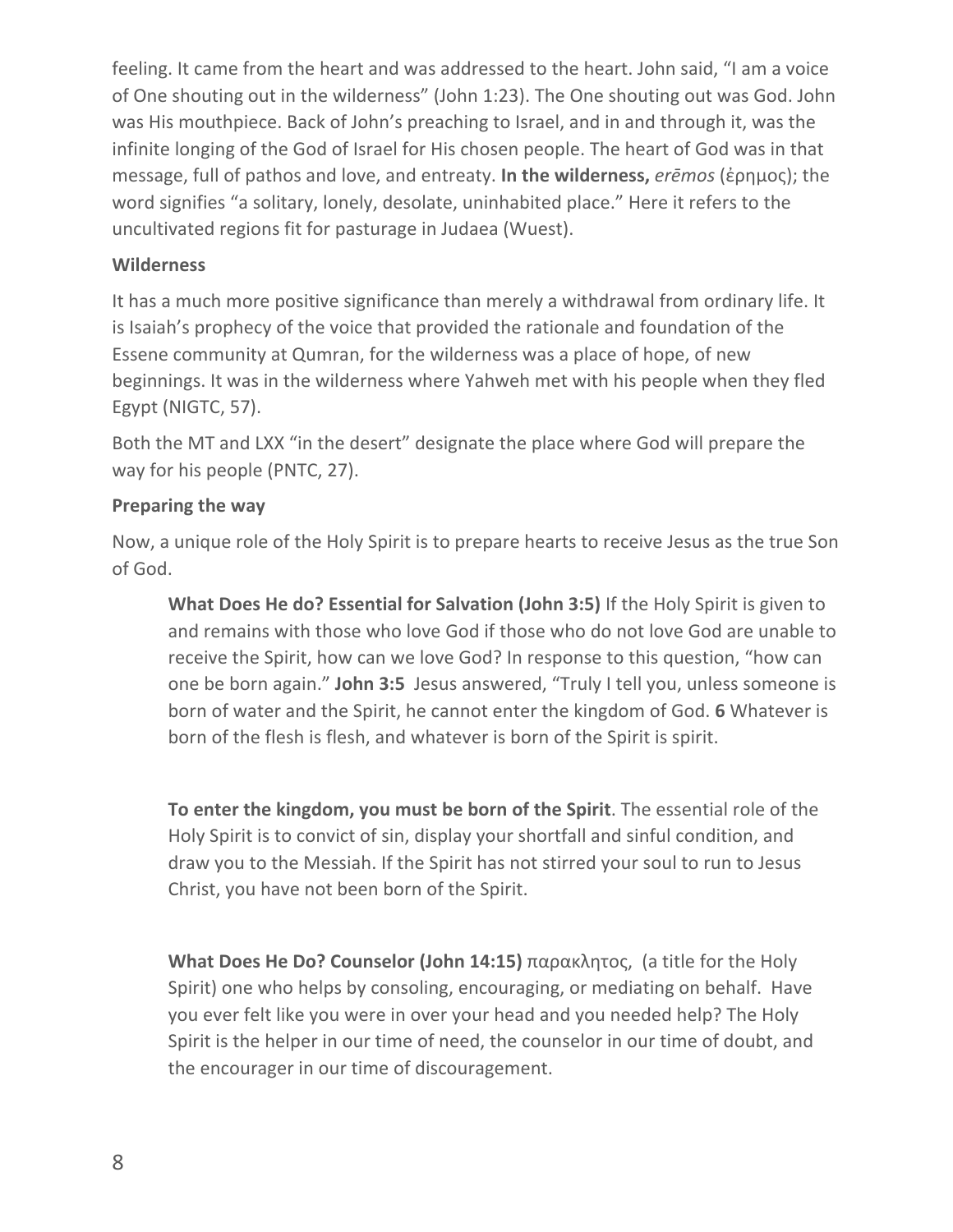**However, the counselor and the comforter come with risks.** "Why would we need to experience the Comforter if our lives are already comfortable?" – Francis Chan.

**What Does He Do? The Will of God (John 14:17)** John 14:17 exhorts us that the Spirit remains with you and will be in you. The Greek here (remain) means to continue to exist. Often, we concern ourselves with the will of the Lord for our lives. We know that God has two levels of will: his sovereign will, which is over all things, and his commanded will (honor your father and mother), which we as moral agents have free will to do. Is it possible that we are seeking the knowledge of God's will rather than obeying and abiding?

**Mark 1:4 John came baptizing in the wilderness and proclaiming a baptism of repentance for the forgiveness of sins.**

#### **Repentance**

**The baptism of repentance.** No article in Greek. It should be "a baptism of repentance." The latter word is a genitive of description, indicating what kind of baptism is meant. It was a baptism connected with the repentance of the individual. The word is *metanoia* (μετανοια), made up of a preposition that, when prefixed to a word, signifies a change, and the Greek word for "mind." It thus means "a change of mind" as it appears in a person who repents of a purpose he has formed or something he has done. Robertson quotes Broadus as saying that this is the worst translation in the New Testament. "Repent," he says, "means to be sorry again." John did not call on Israel to be sorry but to change their mental attitude and conduct. The word for "sorry" in Greek is *metameleomai* (μεταμελεομαι) and is used by Judas (Matt. 27:3). The word used here (*metanoia* (μετανοια)) means "a change of mind and thus of action consequent upon the realization that one has sinned and that sin is wrong." *Metamelomai* (Μεταμελομαι) is sorrow for sin because of its evil consequences. This is remorse. Vincent, commenting on this phrase, says, "A baptism the characteristic of which was repentance, which involved an obligation to repent." (Wuest)

Jewish people also practiced "repentance" when they did something wrong, asking God's forgiveness and determining to change. (The Old Testament prophets often used this Hebrew idea of "turning" from sin; it involves more than just a "change of mind," which is the literal sense of the Greek term used here.) But the ultimate example of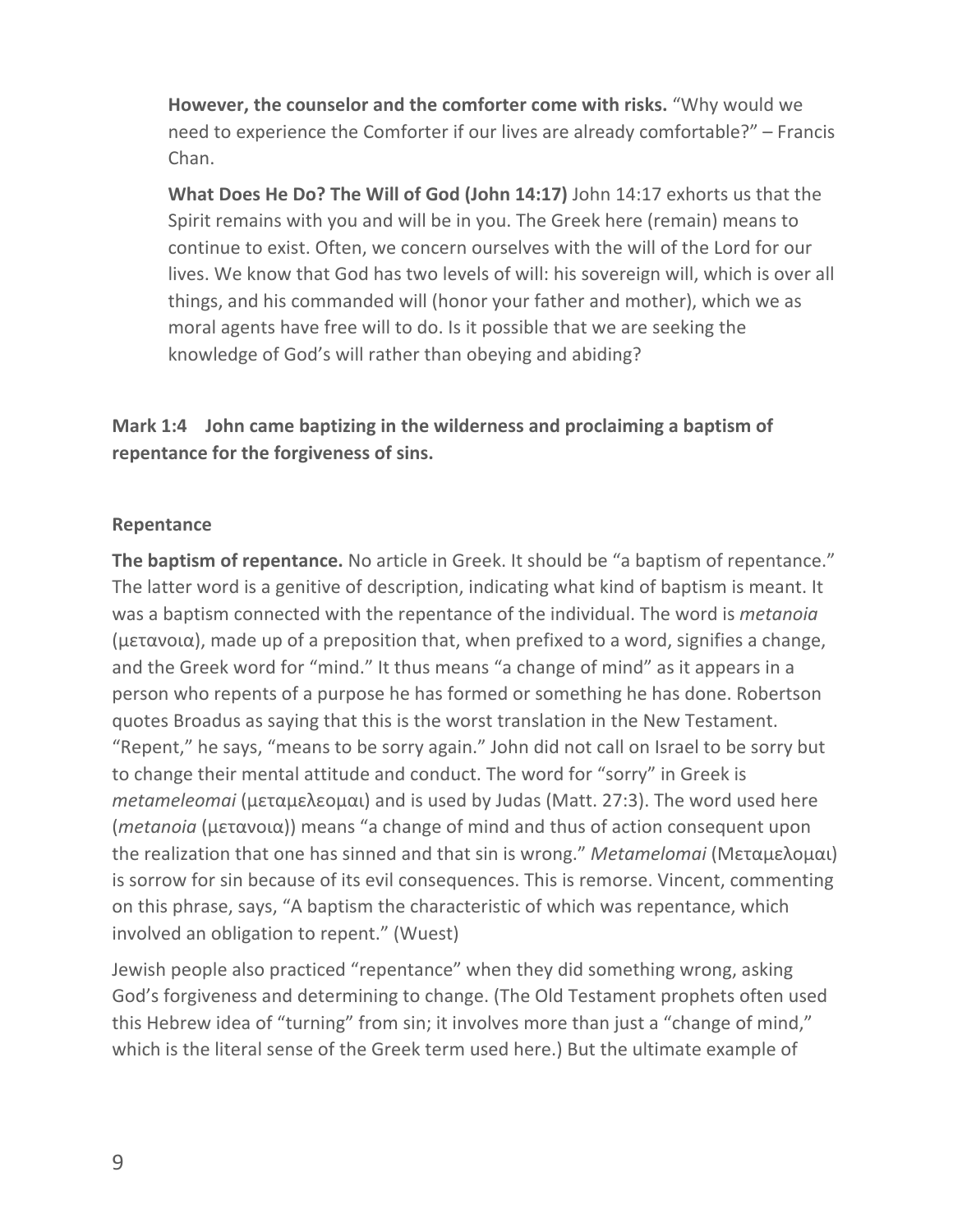repenting, or turning from a wrong way of living to a right way of living, was when a non-Jew decided to obey the teachings of Israel's God (IVP).

To tell Jewish people that they had to be baptized or repent the same way non-Jews did would have been offensive because it challenged the prevalent Jewish belief about salvation. Most Jewish people thought that if they were born into a Jewish family and did not reject God's law, they would be saved; John told them instead that they had to come to God the same way that non-Jews did. The point of John's baptism is that everyone has to come to God on the same terms.

Neither repentance avails without grace, nor grace without repentance; for repentance must first condemn sin, that grace may blot it out. –Ambrose

There would appear to be something radical about John's message. He seems to have been offering forgiveness without sacrifice being offered in the temple. He was offering remission of sins without connection to the hierarchical system in Jerusalem (BW3, 72).

**<sup>5</sup> The whole Judean countryside and all the people of Jerusalem were going out to him, and they were baptized by him in the Jordan River, confessing their sins. 6 John wore a camel-hair garment with a leather belt around his waist and ate locusts and wild honey.**

### **Camel Hair and Honey**

Some other poor people in John's day dressed the way he did and ate locusts and honey (the Dead Sea Scrolls even give directions concerning the eating of locusts). But what is most important here is that the Old Testament emphasizes that Elijah dressed this way and, like John, did not depend on society for his sustenance (cf. 1 Kings 17:4, 9). Elijah was expected to return before the end (Mal 3:1; 4:5–6).

**Wild honey.** Vincent quotes Tristram in *Land of Israel*; "The innumerable fissures and clefts of the limestone rocks, which everywhere flank the valleys, afford in the recesses secure shelter for any number of swarms of wild bees; and many of the Bedouin, particularly about the wilderness of Judaea, obtain their subsistence by bee-hunting, bringing into Jerusalem jars of that wild honey on which John the Baptist fed in the wilderness" This, together with dried locusts which were considered palatable, was the chief source of John's food (Wuest).

John's diet, if simple and monotonous, was nutritious. Locusts are the only type of insect permitted as food in the Mosaic law. See Leviticus 11:20-23 (NIGTC, 69). They are still eaten with relish by those in whose lands they flourish today.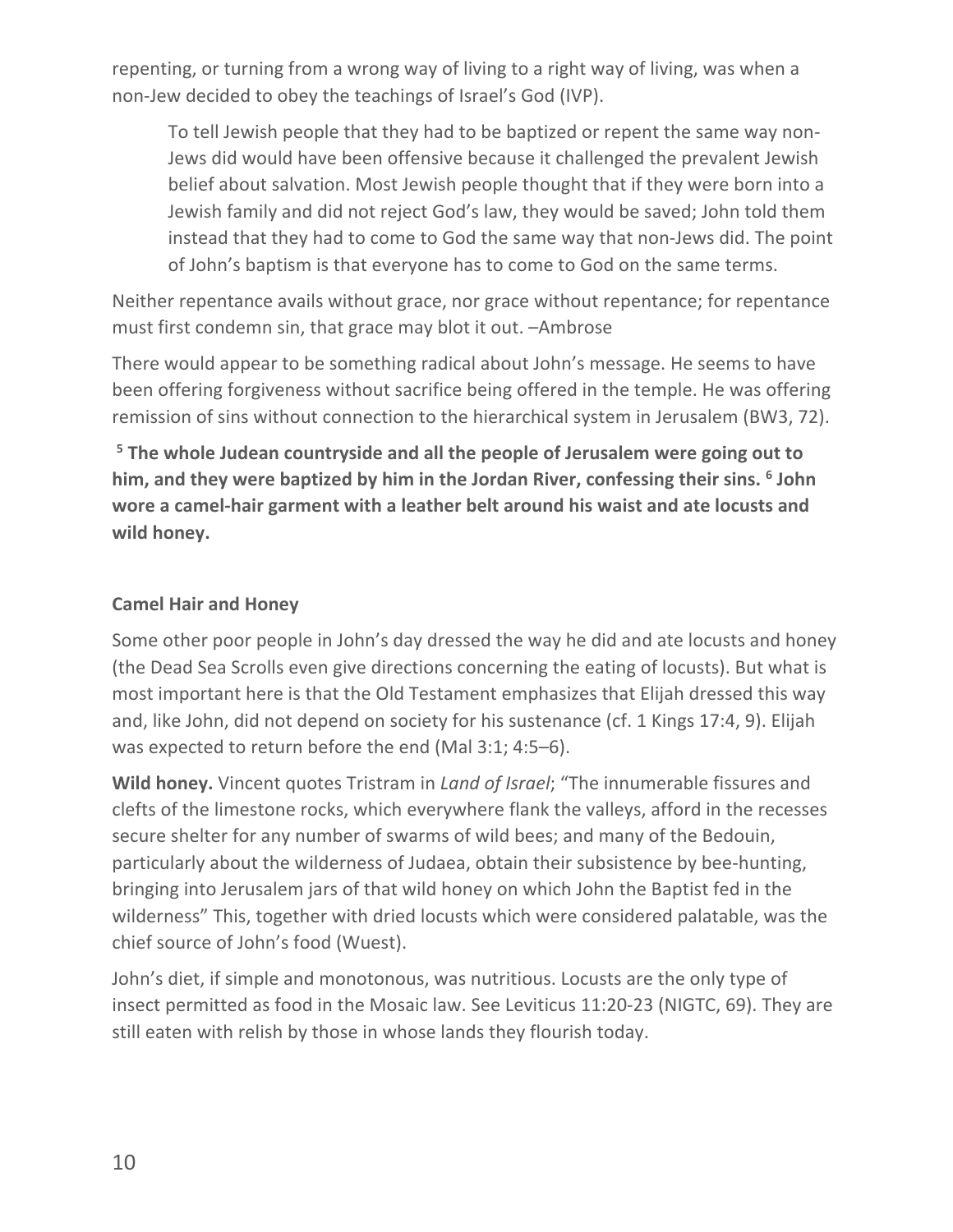# **Mark 1:7 He proclaimed, "One who is more powerful than I am is coming after me. I am not worthy to stoop down and untie the strap of his sandals.**

John's message concerned not only a way of life and a rite symbolizing that way of life but a person. The concepts of a coming one and a powerful one have messianic implications. The concept of baptism "with the Holy Spirit" (v. 8) fulfills Isa 32:15; 44:3; Ezek 11:19; 36:26–27; 37:14; Joel 2:28–29 (NAC).

### **One**

A definite article is used. There cometh "the One," not merely "one." It was a distinctive, unique, outstanding Person, even the Jehovah of the Old Testament who was to come.

#### **I am not worthy**

**I am not worthy to stoop down and unloose.** This was the menial task of a slave in an oriental household who took off the guest's sandals and washed their feet as they entered the home. John was anxious that men would not form a wrong impression of him and his ministry. He took place beneath that of an oriental slave. This is the man who said of the King whom he was proclaiming, "He must increase, but I must decrease" (John 3:30). "Increase" is the translation of *auxanō* (αὐξανω) "to become greater," "decrease," the translation of *elattaō* (ἐλατταω) "to be made less" indignity, authority, and popularity. "Must" is *dei* (δει), "it is necessary in the nature of the case." What John said in its fulness was, "It is necessary in the nature of the case for that One to be constantly growing greater, but for me to be constantly growing inferior in dignity, authority, and popularity." The necessity in the nature of the case was that John was only the herald, Jesus, the King whom he announced. The former must constantly be fading away into the distance, while the latter must increasingly become into the foreground (Wuest).

Seeking Christ with his eyes, he (John) refused to look at anything else. – Jerome in Letters to Rusticus.

## **<sup>8</sup> I baptize you with water, but he will baptize you with the Holy Spirit."**

The implication is that John's water baptism merely prepares the way. It also suggests that the Gospels intend to imply that even Christian water baptism on its own is inadequate (NIGTC, 71).

Water and Spirit are not natural opposites. One is physical and the other spiritual so that the physical direct our attention to the supernatural (NIGTC, 71).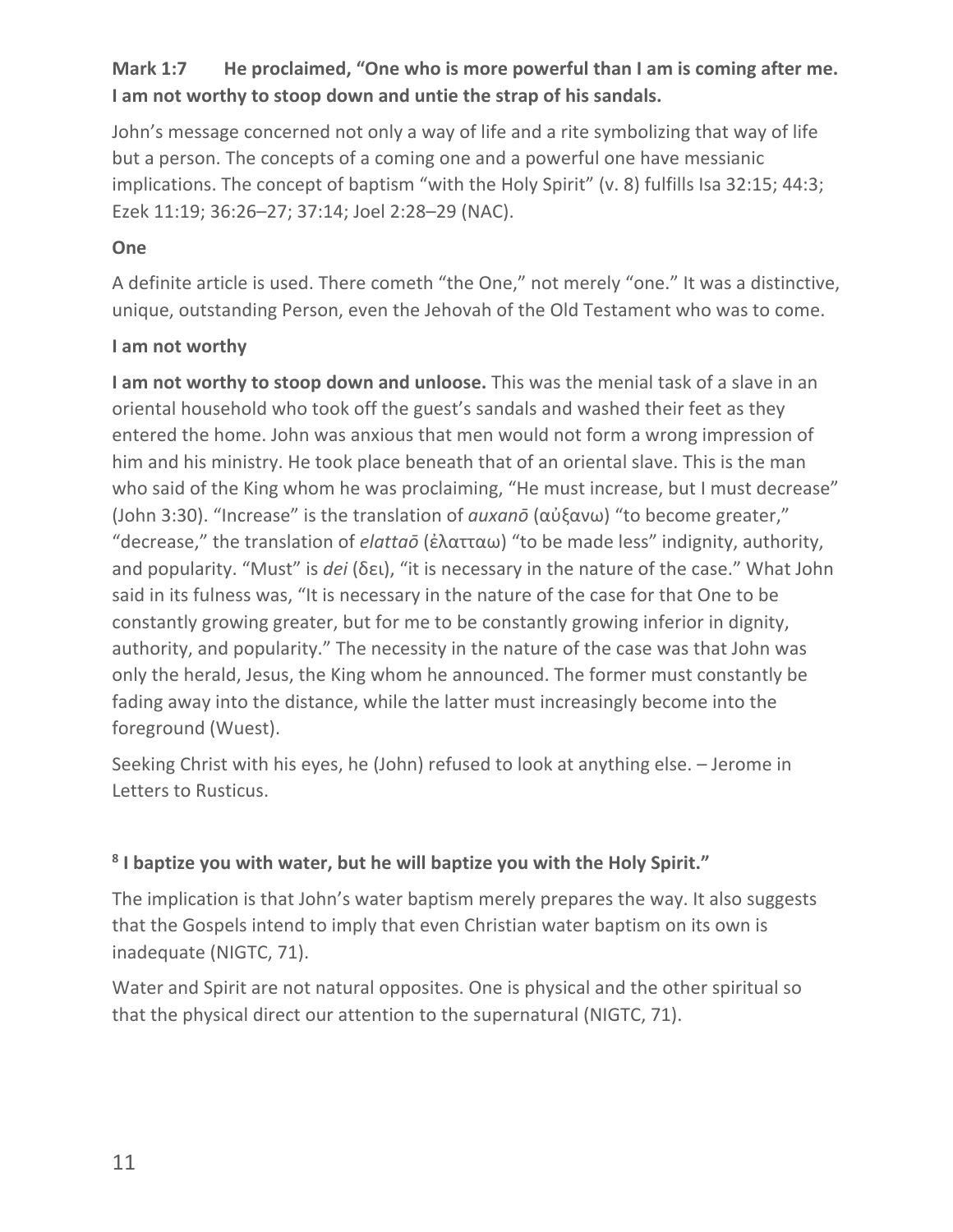Also, it's important to note that the only NT passages that contrast a baptism of water and baptism of spirit are those which contrast the baptism practiced by John. See Matt. 3:11; Mark 1:8; Luke 3:16; and John 1:33).

This is an extraordinary declaration, for, in the PT, the bestowal of the Spirit belongs exclusively to God. John's declaration, according to Mark, transfers the bestowal of the Spirit to Jesus (PNTC, 33).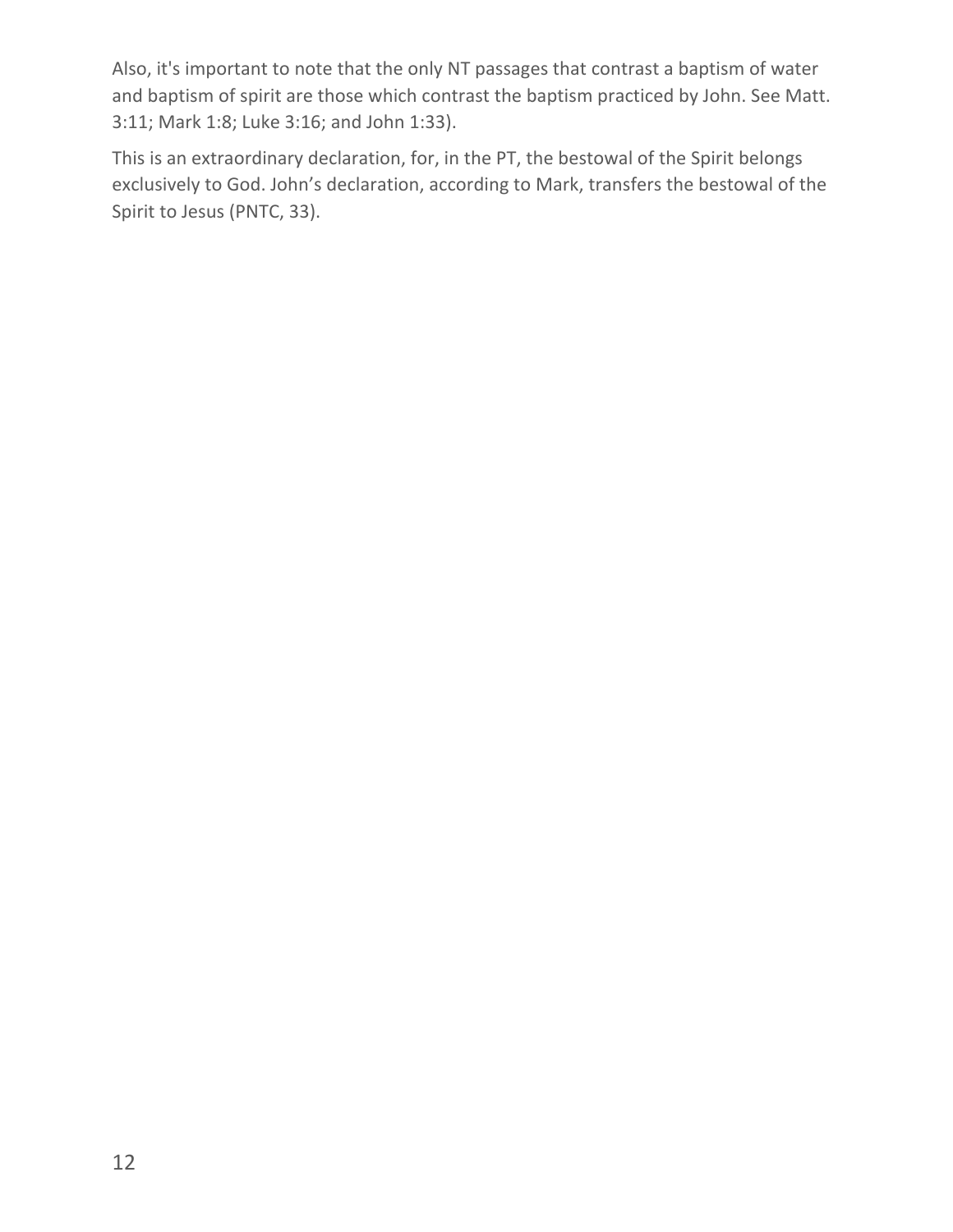**Mark 11:1 When they approached Jerusalem, at Bethphage and Bethany near the Mount of Olives, he sent two of his disciples two and told them, "Go into the village ahead of you. As soon as you enter it, you will find a colt tied there, on which no one has ever sat. Untie it and bring it. 3 If anyone says to you, 'Why are you doing this?' say, 'The Lord needs it and will send it back here right away.'"**

The traditional description of the triumphal entry is not the best. Mark describes Jesus' approach, not his entry (NIGTC, 430).

**Mark 11:4 So they went and found a colt outside in the street, tied by a door. They untied it, 5 and some of those standing there said to them, "What are you doing, untying the colt?" 6 They answered them just as Jesus had said, so they let them go.**

**Mark 11:7 They brought the colt to Jesus and threw their clothes on it, and he sat on it. 8 Many people spread their clothes on the road, and others spread leafy branches cut from the fields. 9 Those who went ahead and those who followed shouted:** 

Nowhere else in the gospels do we read of Jesus riding (NIGTC, 428).

He began with a manger and finished with a donkey, in Bethlehem with a manger, in Jerusalem with a donkey. – Ephrem the Syrian.

An unbroken beast of burden was regarded as sacred (Numbers 19:2, which made it appropriate for a king since, according to the Mishnah (m. Sanh. 2:5) no one else may ride a king's horse (PNTC, 336).

# **Clothes**

These actions are unnecessary and extravagant. Clothes were laid on the road as a red carpet for a dignitary and provided a festive floor covering (NIGTC, 433).

# **Crowd**

We can assume this is the same crowd mentioned as following Jesus and his disciples as they leave Jericho for Jerusalem. See also 15:40-41. This is not yet the Jerusalem crowd but the pilgrims who are accompanying him and his disciples to the city for the festival (NIGTC, 430).

These are not the same crowds. The Galilean pilgrims shouted Hosana as they approached the city, the Jerusalem crowd shouted crucify him! The women of Mark 15:40-41 are distinguished from the mocking onlookers and the soldiers in the crowd. Their enthusiasm and faith have survived sufficiently to keep them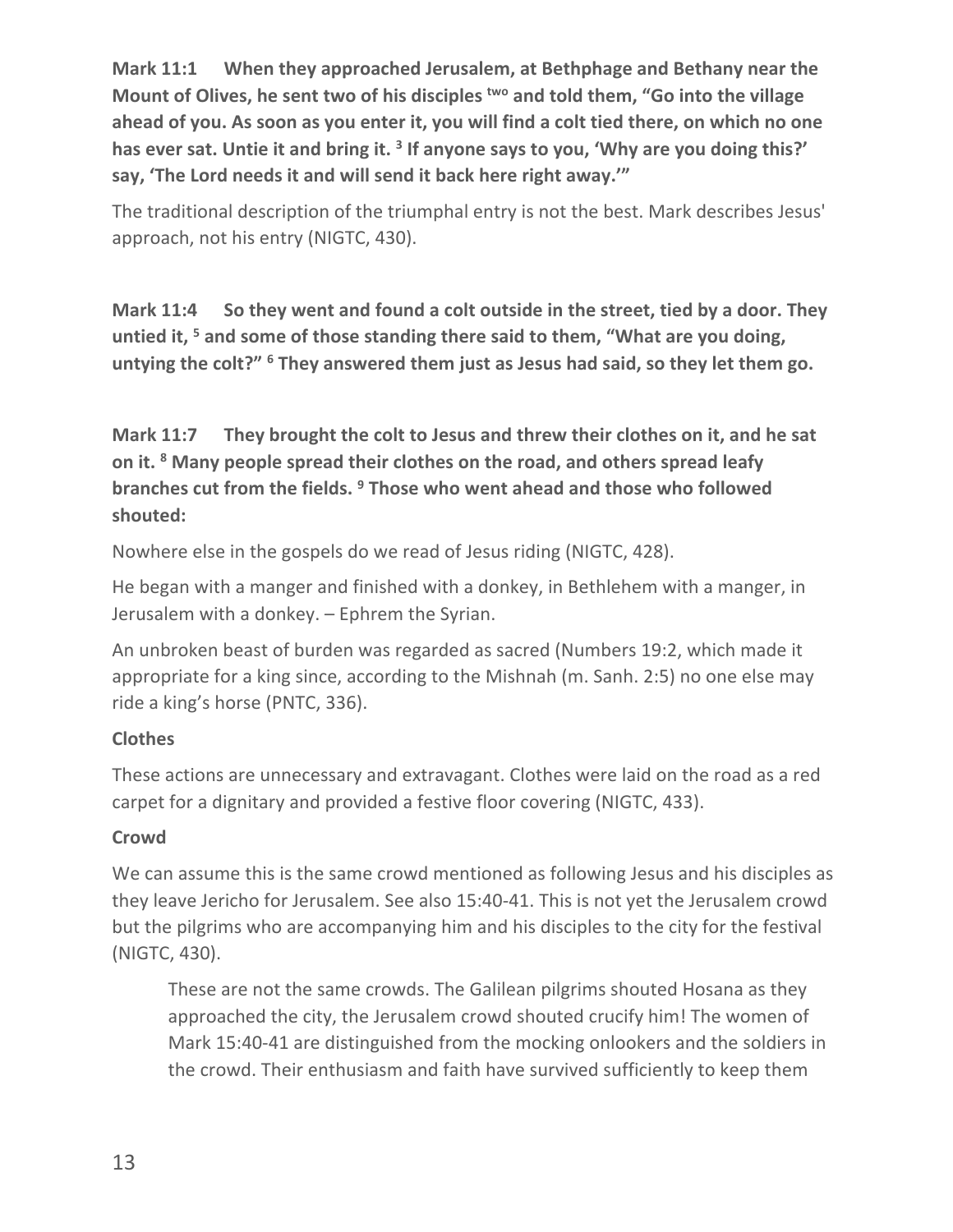even at this gruesome scene, standing apart from the mocking citizens of Jerusalem.

It is, in any case, not at all clear that we are to think the crowds understood that all this symbolized that Jesus was the Messiah, not least because Jesus is not conforming to the expectations of the warrior messianic figure (BW3, 310).

## **Shouting**

From the same crowds that accompanied Jesus up from Jericho. In Mark, only ten references to shouting: unclean spirits (Mark 3:11), demon-possessed man (5:5), demon (5:5), father of possessed boy – a cry of faith (9:24), demon (9:25), blind man (10:47, 48) triumphal approach (11:9), the crowd of accusers in Jerusalem (15:13, 14).

## *Hosanna!*

**Blessed is he who comes** 

**in the name of the Lord!**

**<sup>10</sup> Blessed is the coming kingdom** 

**of our father, David!** 

*Hosanna* **in the highest heaven!**

# **Psalm 118**

Psalm 118 was used in times of festal celebrations as a hymn of royal entry on the occasion of an annual ritual of reenthronement (NICNT)

Psalm 118 has intricate ties to the work and message of the NT and Jesus. McCann does not find this surprising as Psalm 118 is the final psalm of the Hallel collection used during Passover (McCann, 167). Also, he finds that 118:22-23 had messianic undertones during 1<sup>st</sup> century Judaism (McCann, 167). Yet another key tie to the NT is the continual cry to the Lord as salvation within the psalm concerning past events, especially the Exodus (118:14—see Exodus 15:2) and 118:28 (McCann, 167). Also, the terminology of the Lord's right hand is found connected to the Exodus account (Ex. 15:6)

Like the other royal psalms, Ps 118 came to be imbued with messianic import (WBC, 167)

Hallel consists of six Psalms (113–118), which are recited as a unit on joyous occasions  $[1]$ , including the three pilgrim festivals mentioned in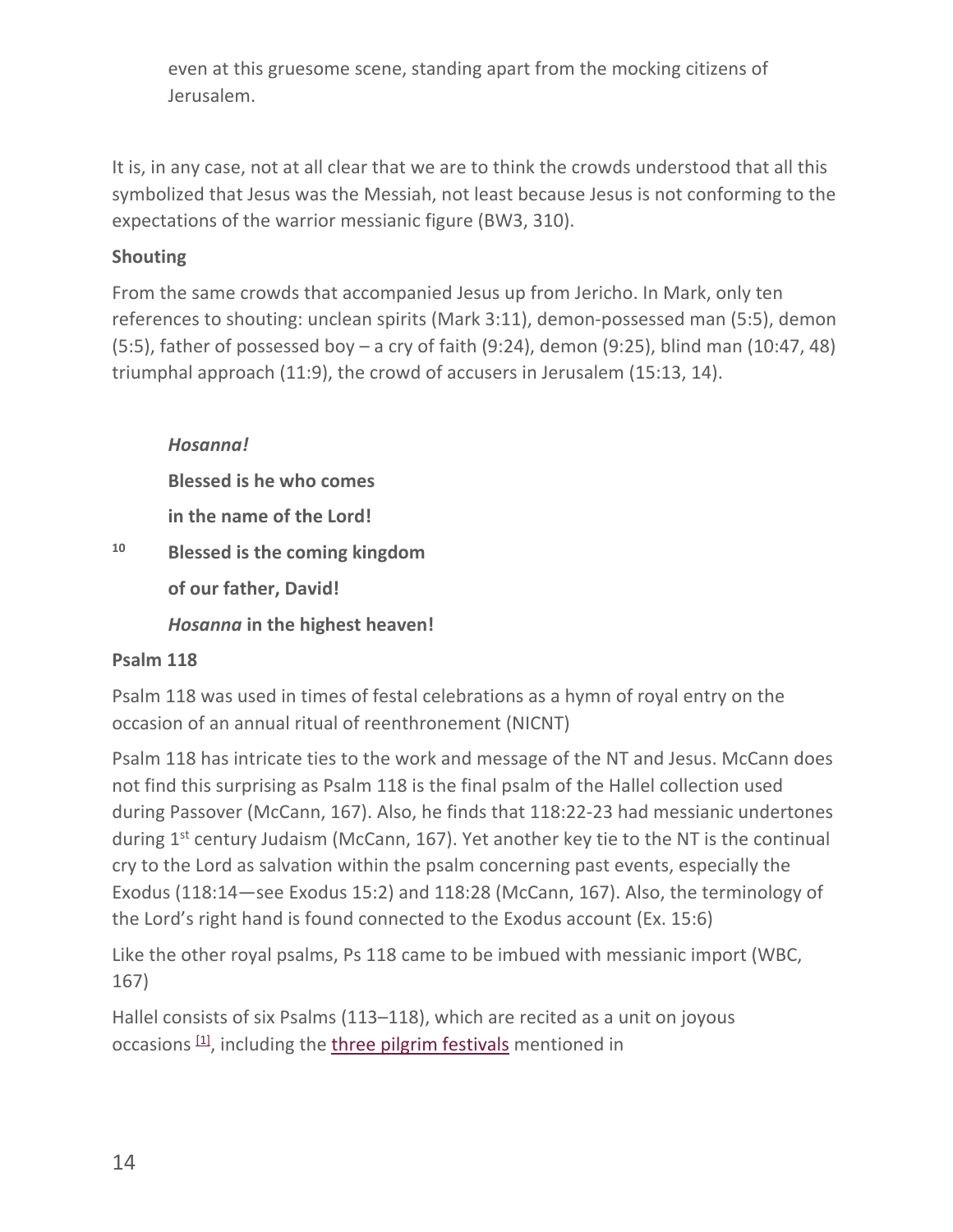the Torah, Pesach (Passover), Shavuot, and Sukkot (the "bigger" Jewish holy days), as well as at Hanukkah and Rosh Chodesh (beginning of the new month).

Martin Luther called this psalm, his favorite in the psalter, "my own beloved psalm."

He put verse 17, "I will not die, but live, and tell of the works of the Lord," on a plaque on his study wall, where he could see it every day. Many Reformers had been killed. Luther was cheered by this verse, which assured him that he was perfectly safe until his work on earth was done (from Spurgeon, *Metropolitan Tabernacle Pulpit* [Pilgrim Publications], 38:2).

Gratitude is a spiritual virtue that opens the door for the soul to the world around you. It creates a centrifugal force that causes the individual to look away from the self to God and to fellow human beings (Bullock, 160).

By articulating the significance of Jesus through Psalm 118, they profess that the life, death, and resurrection of Jesus are an extension or further fulfillment of God's saving activity in the Exodus and the return from exile.

## **Significance**

The first dramatic public gesture, therefore, has placed the Galilean preaching (Jesus) firmly in contention for the title King of the Jews (NIGTC, 435).

The summary effect of the quotation in vv. 9-10 is thus not overtly messianic. Indeed, had the crowd intended the acclamations to refer to specific messianic fulfillment in Jesus, we should be surprised that Jesus was not promptly arrested by Roman authorities (PNTC, 337).

Mark's account is noteworthy for what does not happen. The whole scene comes to nothing, and the crowd disperses as mysteriously as it assembled. Mark is warning against mistaking enthusiasm for faith and popularity for discipleship (PNTC, 338).

Even when Jesus stands at the center of Israel's faith, he stands alone.